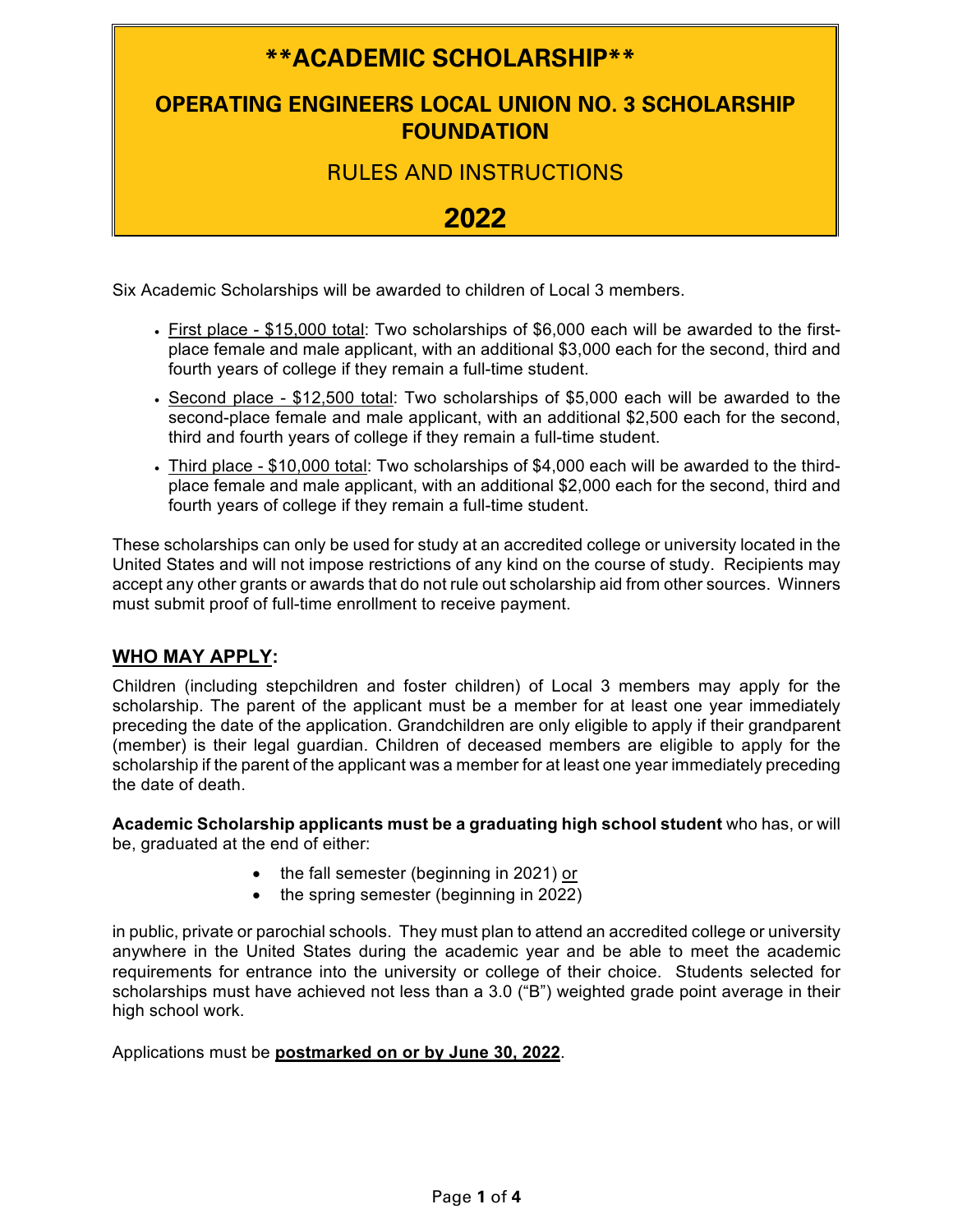### **AWARDING ACADEMIC SCHOLARSHIPS:**

Upon receipt of the application package, the membership of the parent will be verified. The application will then be submitted for judging to the University of California Berkeley Scholarship Selection Committee, an independent outside group composed entirely of professional educators.

Apart from verifying the eligibility of the applicant, Local 3 will not indicate in any way that one applicant should be favored over another. The University of California Berkeley Scholarship Selection Committee will submit their selected finalists to the Scholarship Foundation's Board of Directors for approval.

Academic Scholarship winners will be notified by Local 3 and posted on www.oe3.org.

Please Note: Academic Scholarship applicants who do not win are automatically entered into the Merit Scholarship raffle drawing (at the July Executive Board Meeting). Please do not submit multiple applications.

#### **INSTRUCTIONS:**

The following items must be **postmarked on or by June 30, 2022.** Any applications postmarked after June 30, 2022 will not be accepted. All items should be submitted together by the applicant (unless it is the policy of the school to submit the Report on Applicant and Official Transcript directly).

- 1. **APPLICATION** filled out by student
- 2. **ESSAY** written by student
- 3. **REPORT ON APPLICANT**  filled out by authorized school representative
- 4. **OFFICIAL TRANSCRIPT** from school (**signed or stamped**)
- 5. **LETTERS OF RECOMMENDATION** one to three letters from teachers, community leaders, family friends, or others who know the applicant must give information about the applicant's character and ability

\*Note: Winners will be contacted for a photograph to be used in *Engineers News*.

It is the *responsibility of the applicant* to see that the application is completed in full and that all of the above items are received on time. **If any items are missing, the applicant risks ineligibility.** Send to:

Bruce Noel Recording-Corresponding Secretary Attn: Scholarships Operating Engineers Local Union No. 3 1620 South Loop Road Alameda, CA 94502

Please call the RCS Office with any questions: **(510) 748-7400**.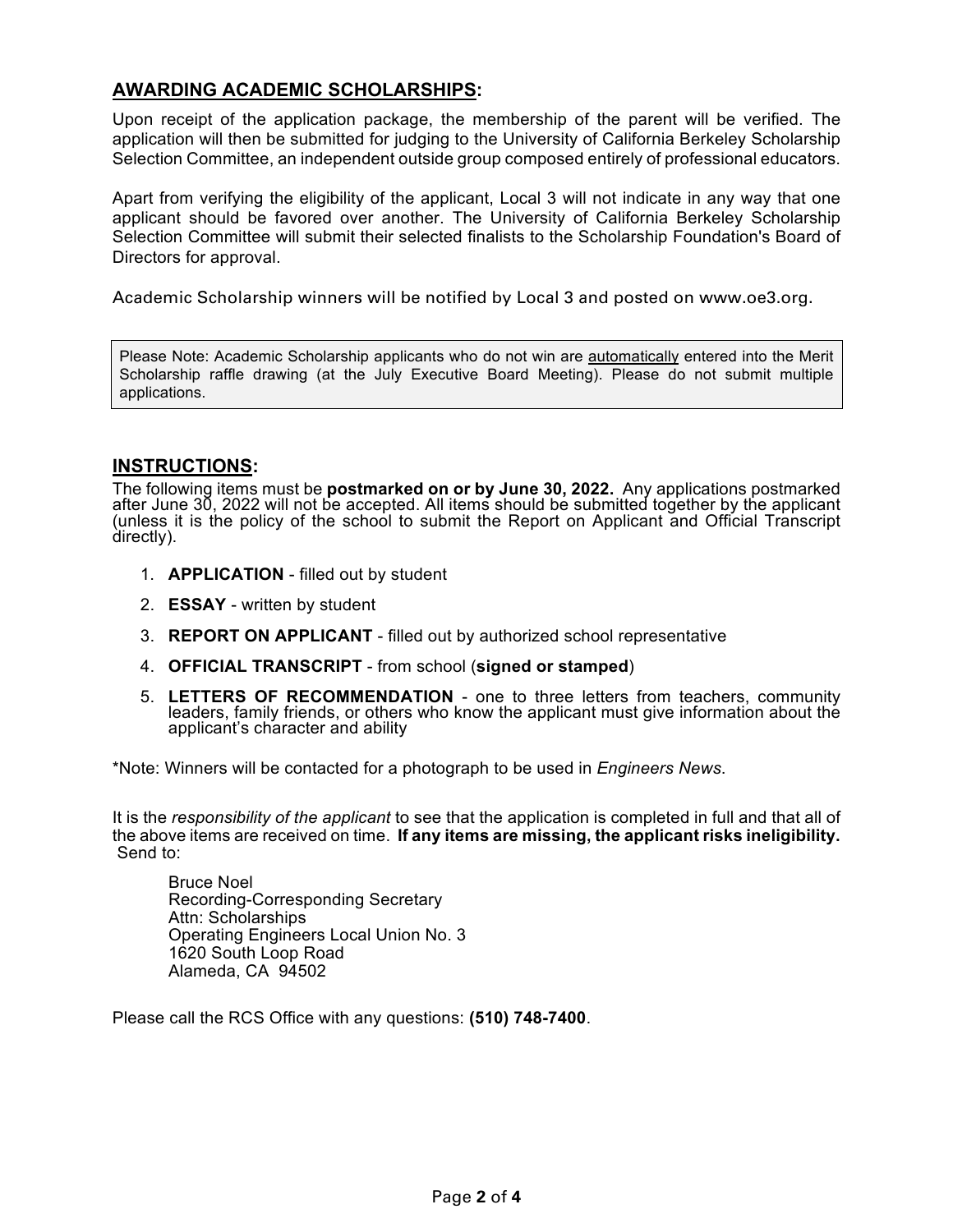## **2022 ACADEMIC SCHOLARSHIP APPLICATION**

## **OPERATING ENGINEERS LOCAL UNION NO. 3 SCHOLARSHIP FOUNDATION**

 **(To be filled out by the APPLICANT)**

## *Please print legibly***:**

|                               | (Last)                   | (First)  |                                                                                                                                                                   |                     |  |  |
|-------------------------------|--------------------------|----------|-------------------------------------------------------------------------------------------------------------------------------------------------------------------|---------------------|--|--|
| Mailing Address: __________   |                          |          |                                                                                                                                                                   |                     |  |  |
|                               | (Street)                 | (City)   |                                                                                                                                                                   | (State) (Zip Code)  |  |  |
|                               |                          |          |                                                                                                                                                                   |                     |  |  |
|                               |                          |          |                                                                                                                                                                   |                     |  |  |
|                               |                          |          |                                                                                                                                                                   |                     |  |  |
|                               |                          |          |                                                                                                                                                                   |                     |  |  |
|                               |                          |          | *Applicant's relationship to member must be child, stepchild or foster child<br>Grandchildren are only eligible if the grandparent (member) is the legal guardian |                     |  |  |
|                               |                          |          | (check box) I permit Local 3 to contact my local newspaper to run an article on me if I win a scholarship.                                                        |                     |  |  |
| <b>HIGH SCHOOLS ATTENDED:</b> |                          |          |                                                                                                                                                                   |                     |  |  |
| Name                          |                          | Location |                                                                                                                                                                   | Dates of attendance |  |  |
|                               |                          |          | What colleges have you applied to or will you apply to? _________________________                                                                                 |                     |  |  |
|                               |                          |          | What is your educational or career objective? __________________________________                                                                                  |                     |  |  |
|                               |                          |          |                                                                                                                                                                   |                     |  |  |
|                               |                          |          | Please list all activities, organizations, and offices held while in high school: ____________________________                                                    |                     |  |  |
|                               |                          |          |                                                                                                                                                                   |                     |  |  |
|                               |                          |          | List all honors and awards received: North and the state of the state of the state of the state of the state o                                                    |                     |  |  |
|                               | life (250 word minimum). |          | Please include an essay explaining why you feel unions are good for America and how unions affect your                                                            |                     |  |  |

Date: \_\_\_\_\_\_\_\_\_\_\_\_\_\_\_\_\_\_ Signature: \_\_\_\_\_\_\_\_\_\_\_\_\_\_\_\_\_\_\_\_\_\_\_\_\_\_\_\_\_\_\_\_\_\_\_\_\_\_\_\_\_\_